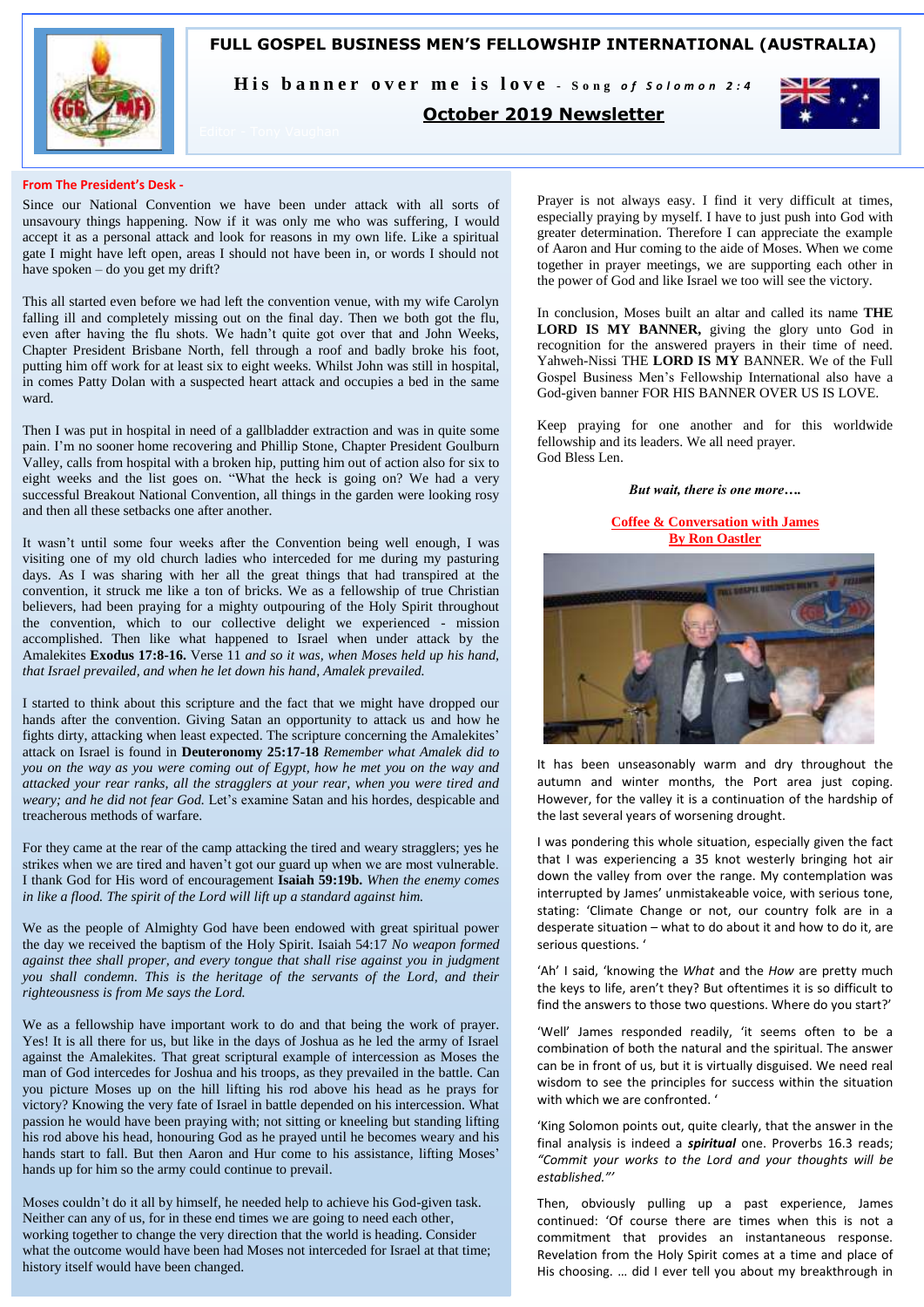## witnessing and winning folk to Christ?'

'Noooo.' I replied expectantly. James really had my attention with this topic, and I was keen to hear his story.

James took my cue and began to unfold his story. 'I committed my life to Christ during my senior high school days. There were several elements in my spiritual nurturing, one being through my mother, a second through my church, and a third was through the ISCF (Inter-School Christian Fellowship) meetings at high school. It was actually through the ISCF meetings that I began to develop a desire to see others come to know Christ as I had done.'

'Of all the speakers who shared with us in those ISCF meetings, the ones by whom I was most encouraged to share the Gospel were from the Open-Air Campaigners (OAC). This organisation had a team of full-time evangelists who preached the Gospel in parks, on street corners, at holiday locations, in schools and factories plus tent crusades around the country - wherever they could attract an audience.'

'So it was,' James continued 'that as I entered the world of work, I began reaching out in similar fashion to those dedicated men. With a couple of young lassies from my home church supporting me, one of whom played piano accordion and both of whom sang, we brought the gospel to various locations around Sydney. We found opportunities in places such as Bondi Beach on a Saturday afternoon, the Sydney Town Hall environs on a Sunday evening and occasionally, suburban picture theatres at interval time.

We were generally well received, though disappointingly we did not see much fruit for our labours – one man came back to our home church in the city and received Christ there; one Air Force Cadet took my contact details to get in touch about making a decision. That was it.'

'I have to admit to being somewhat bewildered as to what we were missing in our approach to *witnessing and winning* folk to Christ. I read books on evangelism, I asked pastors and ministers for answers, I often cried out to the Lord for the answer. Nothing!'

'Then, after some considerable time, the Holy Spirit led me in what is to me a personal miracle …'

'I was at work, sitting in my office toward the close of business one Thursday, when the phone rang. It was our Head office training department calling to tell me that they had a staffing problem.

They were not able to run the Sales School commencing the following Monday, in which I had four of the ten students enrolled. I was asked/told to provide one of my sales managers or senior representatives to facilitate the threeday class. I was not impressed.'

'A quick meeting the next morning with my subordinate managers proved to be frustrating. All had valid reasons why neither they nor their senior representatives could handle the three-day course - vacations, family commitments, major client projects and other personal and business issues. It was at this juncture that, to my shame that I said to my secretary, in high dudgeon: "This is ridiculous.

I will have to do it myself!" So it was,' James added with a sigh, 'that I made my way to the Head office on Monday, welcomed the students from the various branches and began the training program.'

'Now, while I was not familiar with the training material, it was well structured. The students had workbooks and I had an instructor's guide. We **listened** to an audio taped presentation of an element of the sales process, noting the key behaviour required of an effective sales representative. A bell sounded and we **stopped** the tape and discussed what we had just heard. Then starting the tape again, we were introduced to the next element of the sales process and so on. It was very professional with good concepts and was well presented.'

'We went through the opening of calls, qualifying the potential for a sale, identifying relevant benefits, handling objections, etc., all elements of a sale. Then came the time to address "*closing a sale*". This is when it happened.'

'I have relived this moment many times. I pressed the button on the player and the narrator made the following statement "closing the sale has **three elements**, *first* - summarise the benefits (what/why the prospect should/will buy, *second* – assume the sale has been made (based on the agreement achieved throughout the call), *third* – and ask for the order!'

'**Ask for the order**! It was at this stage that I had a sense of being totally alone in the room. It was as though the lights had gone out and I was in the presence of the Lord. I heard the Holy Spirit speaking into my spirit "this is why I have you here" – a reason beyond the natural.

'I immediately reflected on the spiritual aspects of those three elements of the close…

'Summarising the "reasons why" – ensuring understanding of the claim of the gospel on a person's life. '

'"Assuming the sale has been made" – trusting that the Holy Spirit is at work in the person's heart. '

'Asking for "the order" – encouraging to pray, here-and-now, to confess Jesus as Lord and Saviour.'

The most significant for me personally, at that time, was actually "asking for the order".'

'I was transfixed. So much so that the bell had sounded on the tape and it had run through the blank section at the end of what we had just heard, and the narrator was starting on the next element. I had to apologise to the class for my lapse of concentration. Little did they know what had really happened.'

'I learned some lessons that day my friend. First, be careful how you react to situations that appear to be a nuisance or an imposition, as it could just be that you are reacting to something the Lord is doing. Also, be prepared to learn those spiritual principles that may be in your hearing but in disguise.'

James concluded: 'It was within days of this experience that I led a taxi driver to the Lord, followed a little later by a librarian, and then an exciting series of encounters where the Holy Spirit did great things with people in a variety of situations.'

# *By: "[Happy Jack" Burbridge](http://fromcrimetochrist.com/welcome.htm)*

*Author of the amazing prison book: ["The Enforcer"](http://www.fromcrimetochrist.com/Enforcer.htm)*

So I started sneaking out. Our church, Midway Tabernacle in Mishawaka, was the old-fashioned kind where praying could go on half the night. That gave some of us kids plenty of time to find something *fun* to do. Some of our folks were in the choir facing us, but the congregation was so large that no one would notice a couple of skinny boys slipping down the aisle. And since it was a Pentecostal church, everyone had their hands raised and eyes closed; no one would be looking around anyway.

One by one, we slipped out and met in the parking lot behind the church. The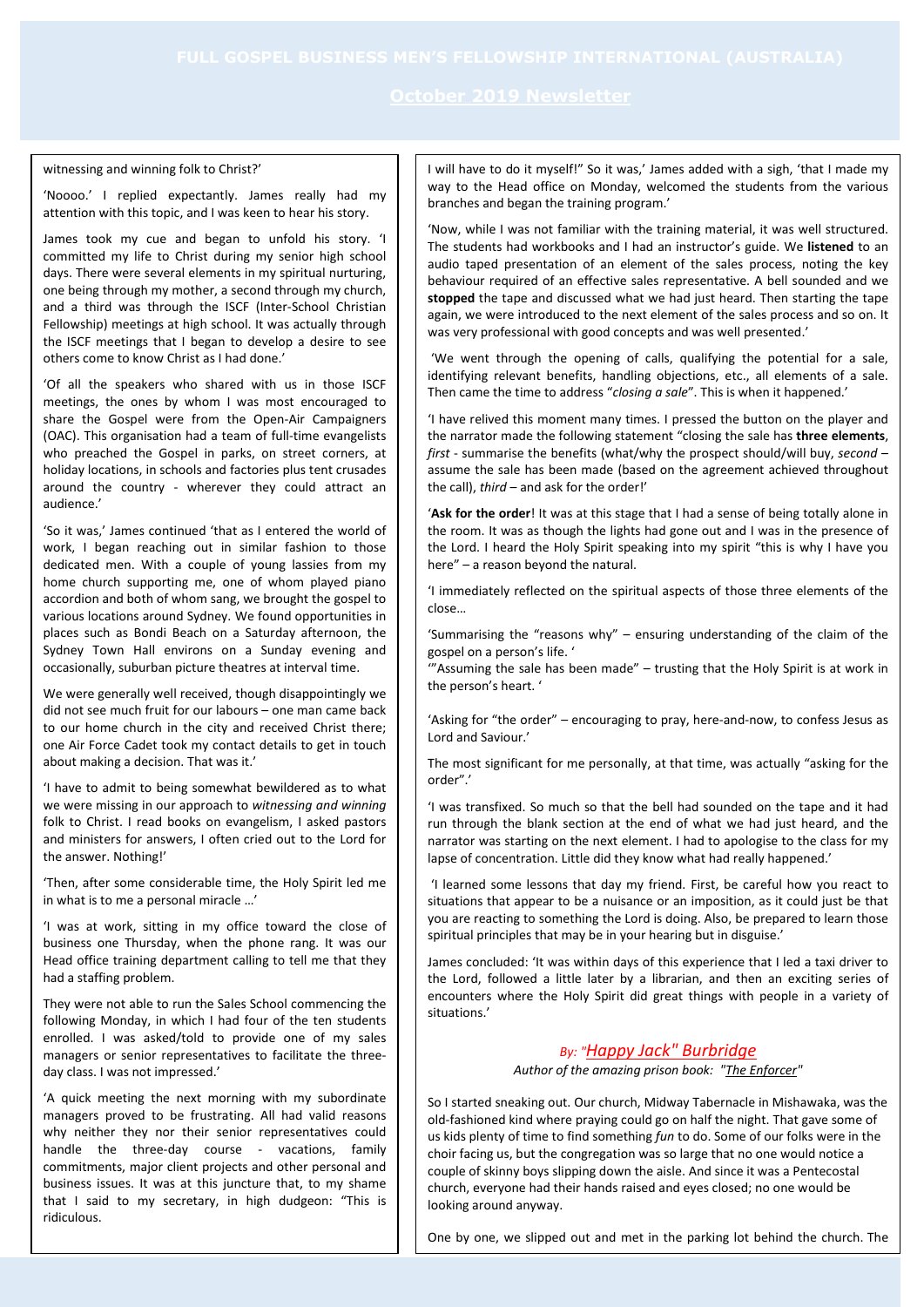first night, we stuck to the church grounds, but the second night, we got up enough nerve to go down to the amusement park two blocks away. And we really played the scene, strolling up and down the walkways, watching people shoot wooden rabbits or plastic fish for prizes. The lights, the music, the sound of laughter, and the bright colours  $-$  it was exciting to me. It was harmless enough, except for one thing – I didn't have enough money. The quarter that Mom had given me for the offering plate didn't go very far in the park.

The next week, all my friends, except me, backed out. They decided that sooner or later they'd get into trouble with their folks, but that didn't bother me. Anything would be better than having to sit in church. I had my first taste of freedom and I liked it. And anyway, it didn't take me long to decide that church people, especially Mom, were weirdos just doing their thing. If Mom wanted to waste half the night in church, *fine*; but I was going to the park.

One Sunday night, the inevitable happened. I didn't make it back to church in time and I found Mom waiting in the parking lot for me. When she found out about my escapades, she was hurt. What did she do? She *prayed.* Mom was one of those "prayer warriors" who figured that the solution to every problem was prayer – hard prayer. When I was older and came home in the middle of the night, I braced myself as I opened the front door. I knew Mom would be praying. The minute I stepped in the house, I'd hear a loud, agonizing voice, "Lord! *When* are you going to save my son? Lord! Change my boy ...!" I'd turn the TV and radio on full blast, slam pots and pans around the kitchen, stomp and make any racket I could to drown out the sound of those prayers.

I didn't need anyone praying for me and I didn't want God or anybody else to change me. For years, I flew into a rage whenever anyone said they were praying for me. One night, Mom confronted me in the kitchen about something I had done, and she ended by saying, "Son, I'm praying for you." It infuriated me, and I wheeled around and put my fist through a cabinet door, an inch from her jaw.

Soon after my church friends chickened out, the two of us who were still going to the park found some new friends – ones who wouldn't chicken out and didn't go to the church anyway. One of the boys, Jim, a freckled-face red head with an Irish temper, had been friends with me since elementary school. Years later, we would still be friends – as partners in organised crime and one of the most dangerous teams in the mid-west. But for now, we were just a couple of kids trying to figure out where we could pick up a buck or two. When we stole our first set of hub caps, it was just for a prank. The safest parking lot I could think of was the lot behind my church. We didn't even have to be quiet there. We

lifted a set of hub caps, wore them like hats and danced around the parking lot. When we moved to the amusement park and clowned around some more, a man approached us to ask if the hub caps were for sale. "Hey kids," the man whispered to us, motioning us over into the shadows. "Are those hub caps you got for sale? I'll give you a dollar for the set."

We had been wondering how we could get some money, so we accepted the man's offer eagerly. The man told us he wouldn't mind having a few more hub caps sometime; he'd even like a few "extras" too, like radios, tires, fender skirts … and he'd pay a lot more than a dollar. For the next few months, we stole hub caps and "extras" but within two years we had graduated to wholesale car theft. We stole cars, stripped them and sold the parts to the man in the park and some other men. They got what they wanted and we got what we wanted. Continued…….



# **EVENTS – See webpage for details**